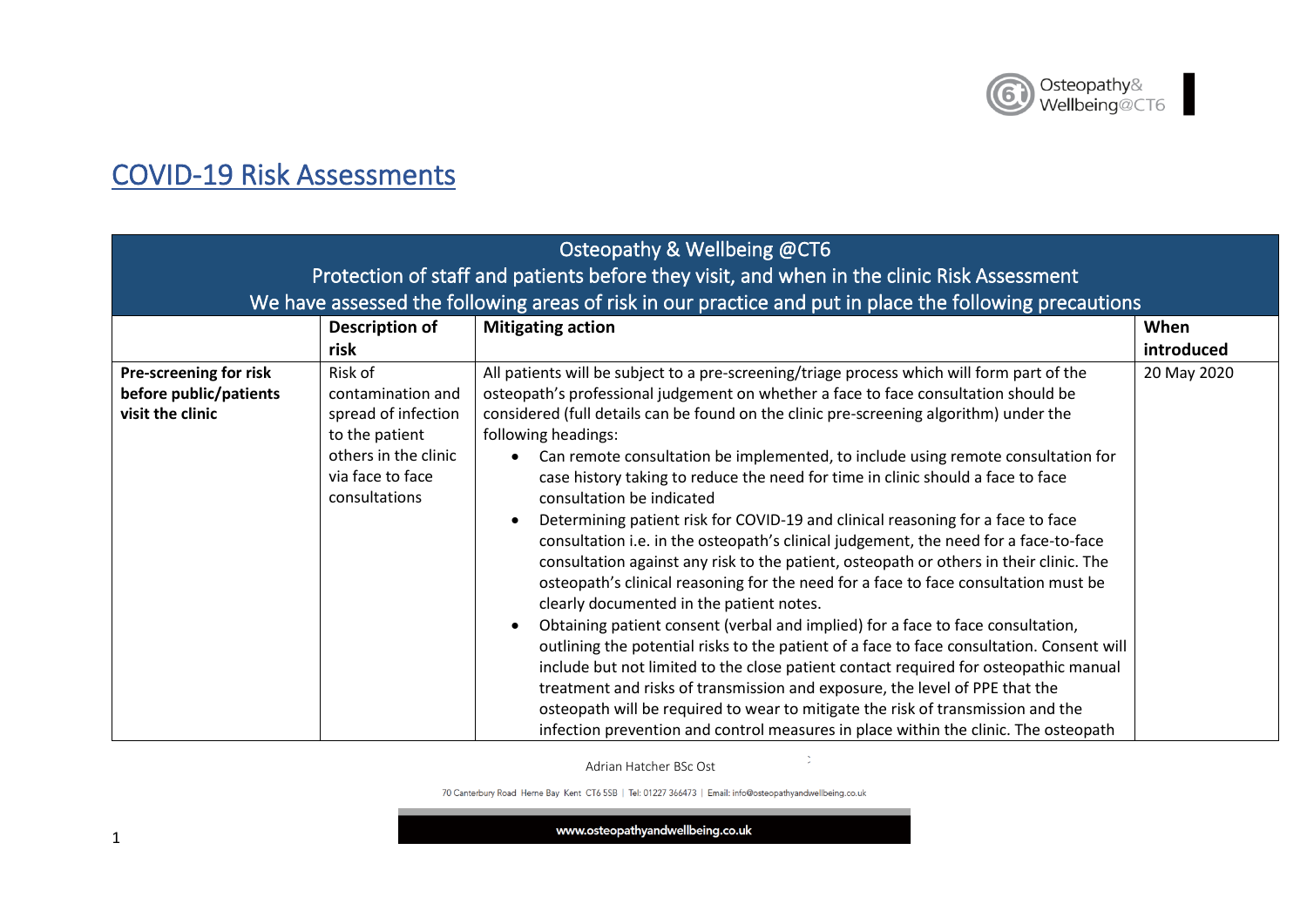

| Osteopathy & Wellbeing @CT6                                                                |                                                                                                                                                        |                                                                                                                                                                                                                                                                                                                                                                                                                                                                                                                                                                                                                                                                                                                                                                       |             |
|--------------------------------------------------------------------------------------------|--------------------------------------------------------------------------------------------------------------------------------------------------------|-----------------------------------------------------------------------------------------------------------------------------------------------------------------------------------------------------------------------------------------------------------------------------------------------------------------------------------------------------------------------------------------------------------------------------------------------------------------------------------------------------------------------------------------------------------------------------------------------------------------------------------------------------------------------------------------------------------------------------------------------------------------------|-------------|
| Protection of staff and patients before they visit, and when in the clinic Risk Assessment |                                                                                                                                                        |                                                                                                                                                                                                                                                                                                                                                                                                                                                                                                                                                                                                                                                                                                                                                                       |             |
|                                                                                            |                                                                                                                                                        | We have assessed the following areas of risk in our practice and put in place the following precautions                                                                                                                                                                                                                                                                                                                                                                                                                                                                                                                                                                                                                                                               |             |
|                                                                                            | Description of                                                                                                                                         | <b>Mitigating action</b>                                                                                                                                                                                                                                                                                                                                                                                                                                                                                                                                                                                                                                                                                                                                              | When        |
|                                                                                            | risk                                                                                                                                                   |                                                                                                                                                                                                                                                                                                                                                                                                                                                                                                                                                                                                                                                                                                                                                                       | introduced  |
|                                                                                            |                                                                                                                                                        | must document within the patient notes that they have informed the patient of risks<br>associated with attending the clinic, and that they are not experiencing symptoms of<br>COVID-19.                                                                                                                                                                                                                                                                                                                                                                                                                                                                                                                                                                              |             |
|                                                                                            |                                                                                                                                                        | NB: All triage pre-screening information must be documented in the patient notes.                                                                                                                                                                                                                                                                                                                                                                                                                                                                                                                                                                                                                                                                                     |             |
| <b>Protecting members of</b><br>staff                                                      | Risk of<br>contamination and<br>spread of infection<br>to the staff and<br>potentially their<br>households,<br>following face to<br>face consultations | Staff will be asked whether or not they or a member of their household is in a vulnerable<br>category and how will you manage this if they are?<br>Clinicians will wear the following PPE during all face to face contacts:<br>Single use gloves which will be changed in-between every patient or sooner as<br>required<br>Single use plastic aprons which will be changed in-between every patient or sooner<br>as required<br>Fluid-resistant surgical masks will be changed if damp or damaged and will not be<br>reused once removed nor worn for more than 4 hours<br>Eye protection, if there is a risk of spray or droplet transmission or fluids entering<br>eyes, nose or mouth. The decision to wear eye protection will be determined by the<br>clinician | 20 May 2020 |
| Travel to and from the<br>clinic for staff and patients                                    | Risk of<br>contamination and<br>spread of infection<br>to the patient and<br>others in the clinic                                                      | Where possible, staff will travel to the clinic in their own transport and will as a matter of<br>course decontaminate their hands on entering the clinic and where possible, minimise the<br>amount of personal possessions they carry with them.                                                                                                                                                                                                                                                                                                                                                                                                                                                                                                                    | 20 May 2020 |

 $\mathcal{Z}^{\mathbb{Z}}$ 

70 Canterbury Road Herne Bay Kent CT6 5SB | Tel: 01227 366473 | Email: info@osteopathyandwellbeing.co.uk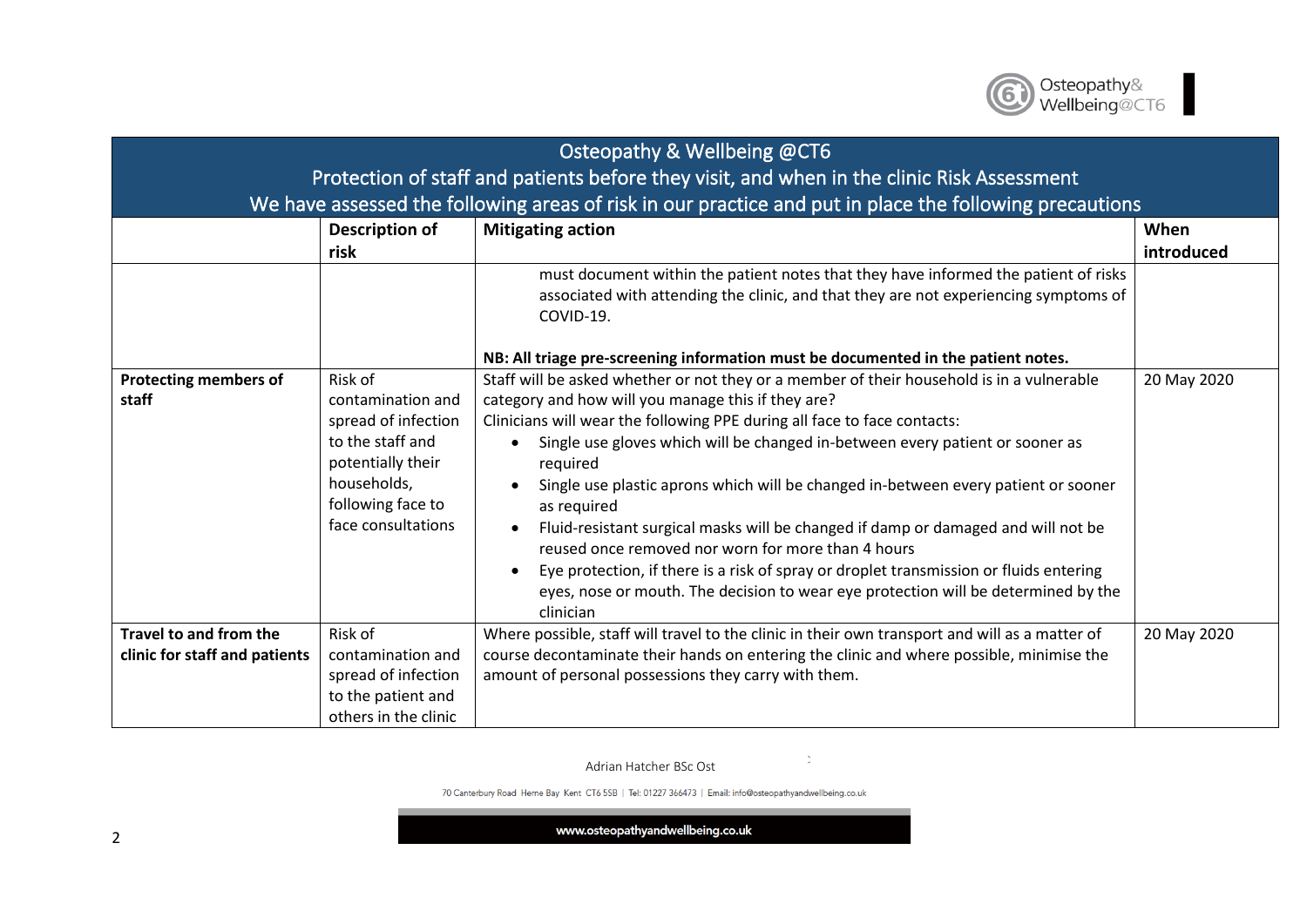

| Osteopathy & Wellbeing @CT6                                                                |                                                                                                                                        |                                                                                                                                                                                                                                                                                                                                                                                                                                                                                                                                                                                                                                                                                                    |                    |
|--------------------------------------------------------------------------------------------|----------------------------------------------------------------------------------------------------------------------------------------|----------------------------------------------------------------------------------------------------------------------------------------------------------------------------------------------------------------------------------------------------------------------------------------------------------------------------------------------------------------------------------------------------------------------------------------------------------------------------------------------------------------------------------------------------------------------------------------------------------------------------------------------------------------------------------------------------|--------------------|
| Protection of staff and patients before they visit, and when in the clinic Risk Assessment |                                                                                                                                        |                                                                                                                                                                                                                                                                                                                                                                                                                                                                                                                                                                                                                                                                                                    |                    |
|                                                                                            |                                                                                                                                        | We have assessed the following areas of risk in our practice and put in place the following precautions                                                                                                                                                                                                                                                                                                                                                                                                                                                                                                                                                                                            |                    |
|                                                                                            | Description of<br>risk                                                                                                                 | <b>Mitigating action</b>                                                                                                                                                                                                                                                                                                                                                                                                                                                                                                                                                                                                                                                                           | When<br>introduced |
|                                                                                            | (including<br>households)<br>following face to<br>face consultations                                                                   | Patients will be asked to enter the clinic alone, with minimal personal belongings and any<br>chaperones or accompanying others to remain outside of the clinic or in their cars.<br>Where patients require a chaperone due to frailty, vulnerability or being a minor, pre-<br>agreement will have been sought and specific measures to mitigate risk of contamination<br>agreed.<br>Any staff or patients using public transport will be reminded of the importance of<br>decontaminating their hands on entering the clinic and where possible, to minimise the<br>amount of personal possessions they carry with them.                                                                         |                    |
| <b>Entering and exiting the</b><br>clinic                                                  | Risk of<br>contamination and<br>spread of infection<br>to the patient and<br>others in the clinic<br>via face to face<br>consultations | All individuals entering the clinic must stop at the hand sanitising station by the front door<br>and decontaminate their hands.<br>Where possible, all staff will wash their hands with soap and water on arrival at the clinic.<br>Staff and patients must use the hand sanitising stations within the clinic rooms as required<br>and prior to leaving the clinic.<br>Where possible, staff will change into clean/freshly laundered uniform on arrival at work<br>and change out of the "uniform" before they leave the clinic. The uniform will be carried in a<br>plastic bag and laundered separately on a hot wash as soon as the staff member gets home,<br>disposing of the plastic bag. | 20 May 2020        |

 $\mathcal{Z}^{\mathbb{Z}}$ 

70 Canterbury Road Herne Bay Kent CT6 5SB | Tel: 01227 366473 | Email: info@osteopathyandwellbeing.co.uk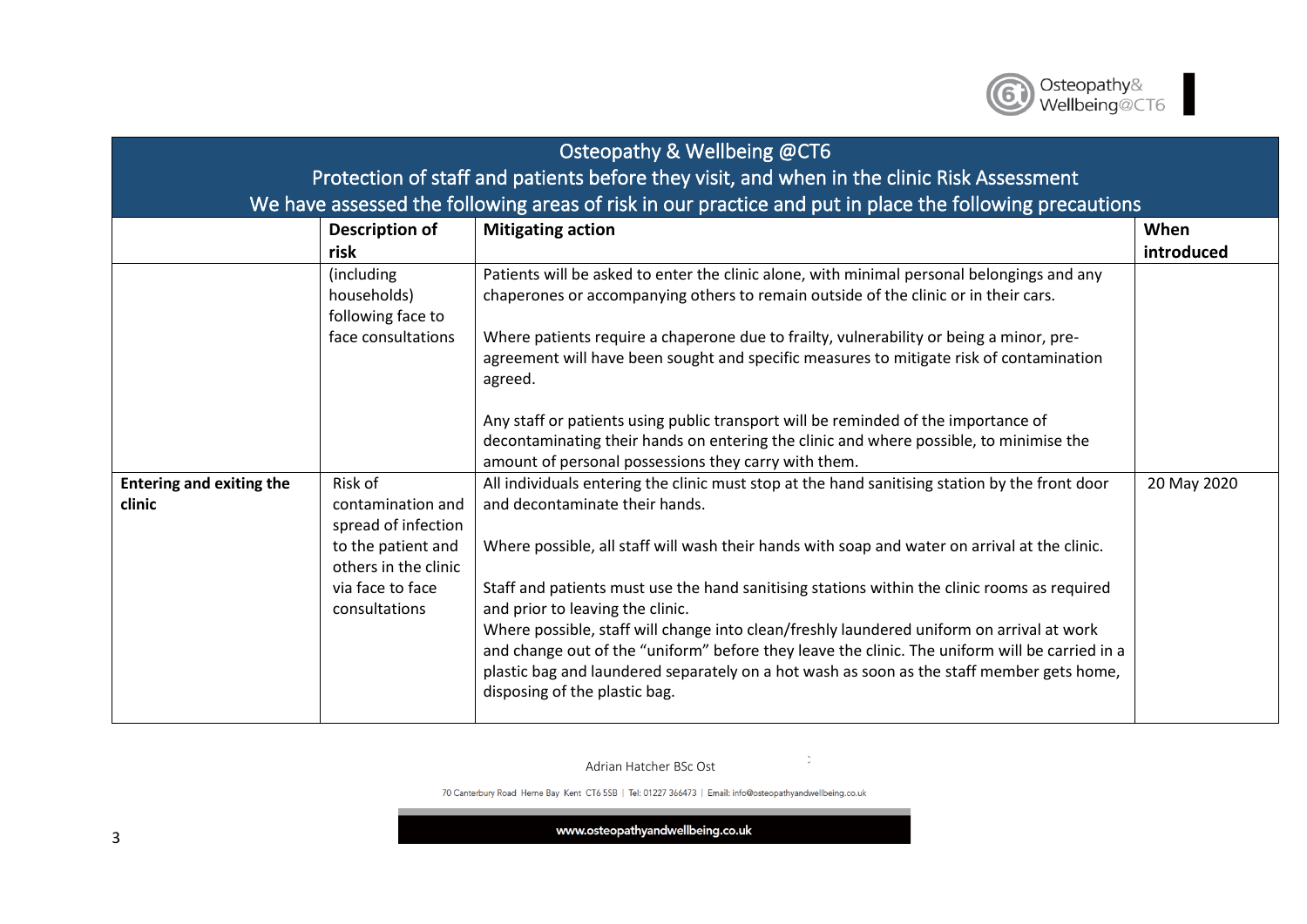

| Osteopathy & Wellbeing @CT6                                                                 |                                                                                                                                                        |                                                                                                                                                                                                                                                                                                                                                                                                                                                                                                                                                                                                                                                                                                                                                                                           |             |  |
|---------------------------------------------------------------------------------------------|--------------------------------------------------------------------------------------------------------------------------------------------------------|-------------------------------------------------------------------------------------------------------------------------------------------------------------------------------------------------------------------------------------------------------------------------------------------------------------------------------------------------------------------------------------------------------------------------------------------------------------------------------------------------------------------------------------------------------------------------------------------------------------------------------------------------------------------------------------------------------------------------------------------------------------------------------------------|-------------|--|
| Protection of staff and patients before they visit, and when in the clinic Risk Assessment  |                                                                                                                                                        |                                                                                                                                                                                                                                                                                                                                                                                                                                                                                                                                                                                                                                                                                                                                                                                           |             |  |
|                                                                                             |                                                                                                                                                        | We have assessed the following areas of risk in our practice and put in place the following precautions                                                                                                                                                                                                                                                                                                                                                                                                                                                                                                                                                                                                                                                                                   |             |  |
|                                                                                             | Description of                                                                                                                                         | <b>Mitigating action</b>                                                                                                                                                                                                                                                                                                                                                                                                                                                                                                                                                                                                                                                                                                                                                                  | When        |  |
|                                                                                             | risk                                                                                                                                                   |                                                                                                                                                                                                                                                                                                                                                                                                                                                                                                                                                                                                                                                                                                                                                                                           | introduced  |  |
|                                                                                             |                                                                                                                                                        | Patients are asked to arrive at the time of their appointment, as opposed to being early. If<br>patients do arrive at the clinic earlier than their scheduled appointment, where possible<br>they are asked to wait in their car or outside the clinic building, observing social distancing.                                                                                                                                                                                                                                                                                                                                                                                                                                                                                             |             |  |
|                                                                                             |                                                                                                                                                        | On entering the clinic, patients are asked to observe the waiting area instructions by moving<br>directly to the waiting area designated according to the clinic room they will be treated in,                                                                                                                                                                                                                                                                                                                                                                                                                                                                                                                                                                                            |             |  |
|                                                                                             |                                                                                                                                                        | following the clear signage on the floor and the clinic room doors.                                                                                                                                                                                                                                                                                                                                                                                                                                                                                                                                                                                                                                                                                                                       |             |  |
| <b>Reception and common</b><br>areas and social/physical<br>distancing measures in<br>place | Risk of<br>contamination and<br>spread of infection<br>to the patient and<br>others in the clinic<br>whilst attending<br>face to face<br>consultations | Patients are asked to arrive at the time of their appointment and not early, to reduce the<br>amount of time they are waiting in the waiting area.<br>On entering the clinic, patients are not required to report to reception but instead move<br>directly to the waiting area designated according to the clinic room they will be treated in,<br>following the clear signage on the floor and the clinic room doors.<br>Patients will be asked to observe the clinics version of social distancing, as indicted on the<br>floor signage.<br>The clinic will accommodate contactless payments where required and within the clinic<br>room, therefore removing the need for patients to move to reception to pay.<br>The following details the clinic's version of distancing measures: | 20 May 2020 |  |

 $\mathcal{Z}^{\mathbb{Z}}$ 

70 Canterbury Road Herne Bay Kent CT6 5SB | Tel: 01227 366473 | Email: info@osteopathyandwellbeing.co.uk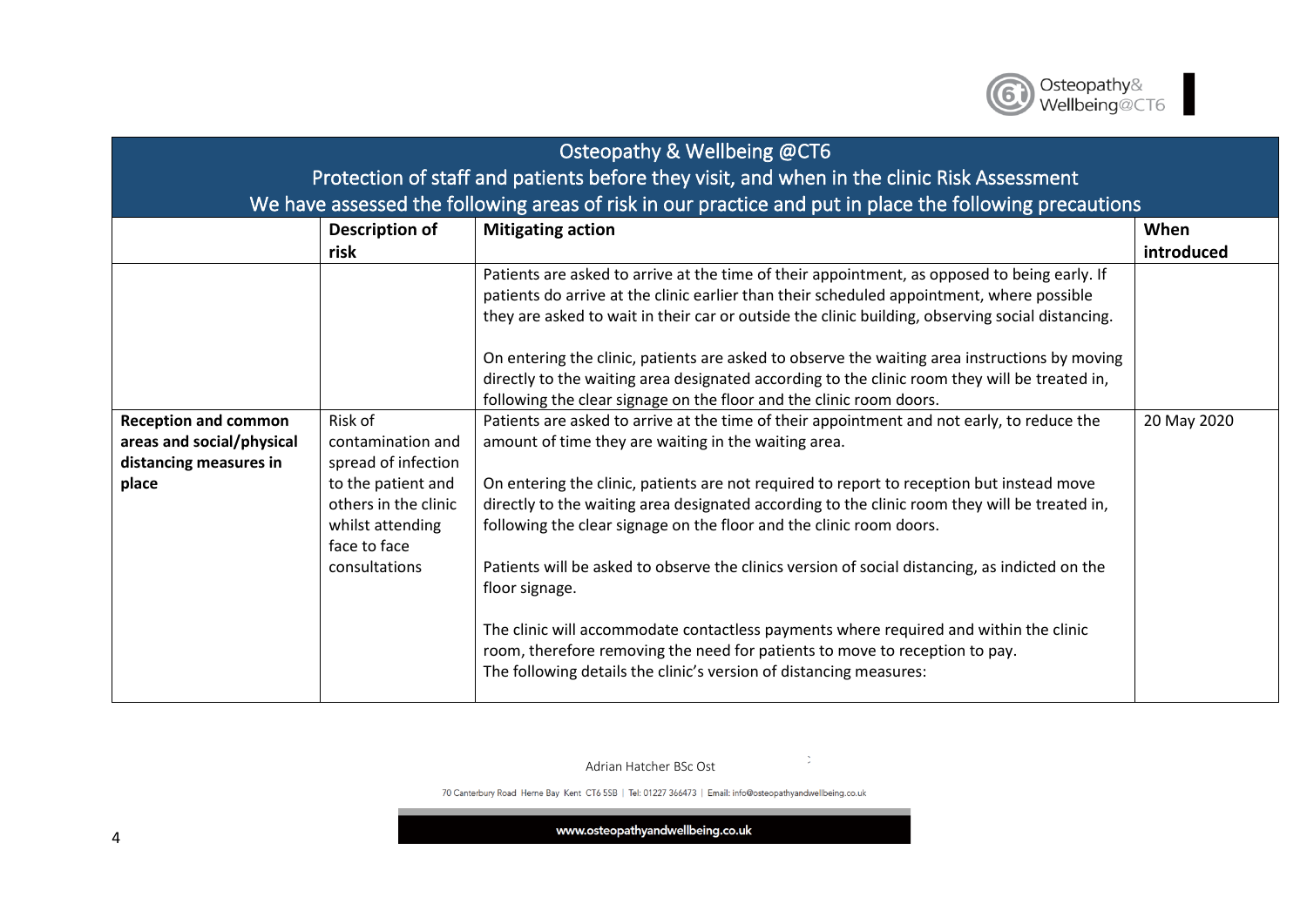

| Osteopathy & Wellbeing @CT6                                                                |                                                                                                                                 |                                                                                                                                                                                                                                                                                                                                                                                                                                                                                                                                                                                                                                                                                                                                                                                                                                                                                                    |                    |
|--------------------------------------------------------------------------------------------|---------------------------------------------------------------------------------------------------------------------------------|----------------------------------------------------------------------------------------------------------------------------------------------------------------------------------------------------------------------------------------------------------------------------------------------------------------------------------------------------------------------------------------------------------------------------------------------------------------------------------------------------------------------------------------------------------------------------------------------------------------------------------------------------------------------------------------------------------------------------------------------------------------------------------------------------------------------------------------------------------------------------------------------------|--------------------|
| Protection of staff and patients before they visit, and when in the clinic Risk Assessment |                                                                                                                                 |                                                                                                                                                                                                                                                                                                                                                                                                                                                                                                                                                                                                                                                                                                                                                                                                                                                                                                    |                    |
|                                                                                            |                                                                                                                                 | We have assessed the following areas of risk in our practice and put in place the following precautions                                                                                                                                                                                                                                                                                                                                                                                                                                                                                                                                                                                                                                                                                                                                                                                            |                    |
|                                                                                            | Description of<br>risk                                                                                                          | <b>Mitigating action</b>                                                                                                                                                                                                                                                                                                                                                                                                                                                                                                                                                                                                                                                                                                                                                                                                                                                                           | When<br>introduced |
|                                                                                            |                                                                                                                                 | Patients are asked to visit the clinic alone, unless they have specific needs to be<br>accompanied.<br>Treatment session times have been extended to mitigate potential overlap of patients,<br>thereby reducing the number of individuals in the waiting areas.                                                                                                                                                                                                                                                                                                                                                                                                                                                                                                                                                                                                                                   |                    |
| <b>Face to face consultations</b><br>(in-clinic room)                                      | Risk of<br>contamination and<br>spread of infection<br>to the patient and<br>clinicians during<br>face to face<br>consultations | As part of the mandatory pre-screening/triage process all new patients will have a<br>telephone appointment prior to their face to face appointment, for the <b>treating</b> osteopath<br>to take a case history, thereby reducing the need for additional time in clinic.<br>All staff will wear full PPE during all face to face contacts and the clinic will hold a supply of<br>surgical face masks which can be purchased by patients, if requested.<br>Patients are asked to visit the clinic alone, with accompanying others to remain outside of<br>the clinic or in their cars.<br>Where patients require a chaperone due to frailty, vulnerability or being a minor, pre-<br>agreement will have been sought and specific measures to mitigate risk of contamination<br>agreed. Pre-screening will be applied to chaperones, along with obtaining their consent to<br>attend the clinic. | 20 May 2020        |
| <b>Confirmed cases of COVID</b>                                                            | Risk of                                                                                                                         | Should a patient report that they have symptoms of COVID-19 or have tested positive for                                                                                                                                                                                                                                                                                                                                                                                                                                                                                                                                                                                                                                                                                                                                                                                                            | 20 May 2020        |
| 19 amongst staff or<br>patients                                                            | contamination and<br>spread of infection                                                                                        | COVID-19 after visiting the clinic and within the last 7 days, any staff with direct contact to<br>that individual should self-isolate for 7 days, referring to the Government Staying at Home                                                                                                                                                                                                                                                                                                                                                                                                                                                                                                                                                                                                                                                                                                     |                    |

 $\mathcal{Z}^{\mathbb{Z}}$ 

70 Canterbury Road Herne Bay Kent CT6 5SB | Tel: 01227 366473 | Email: info@osteopathyandwellbeing.co.uk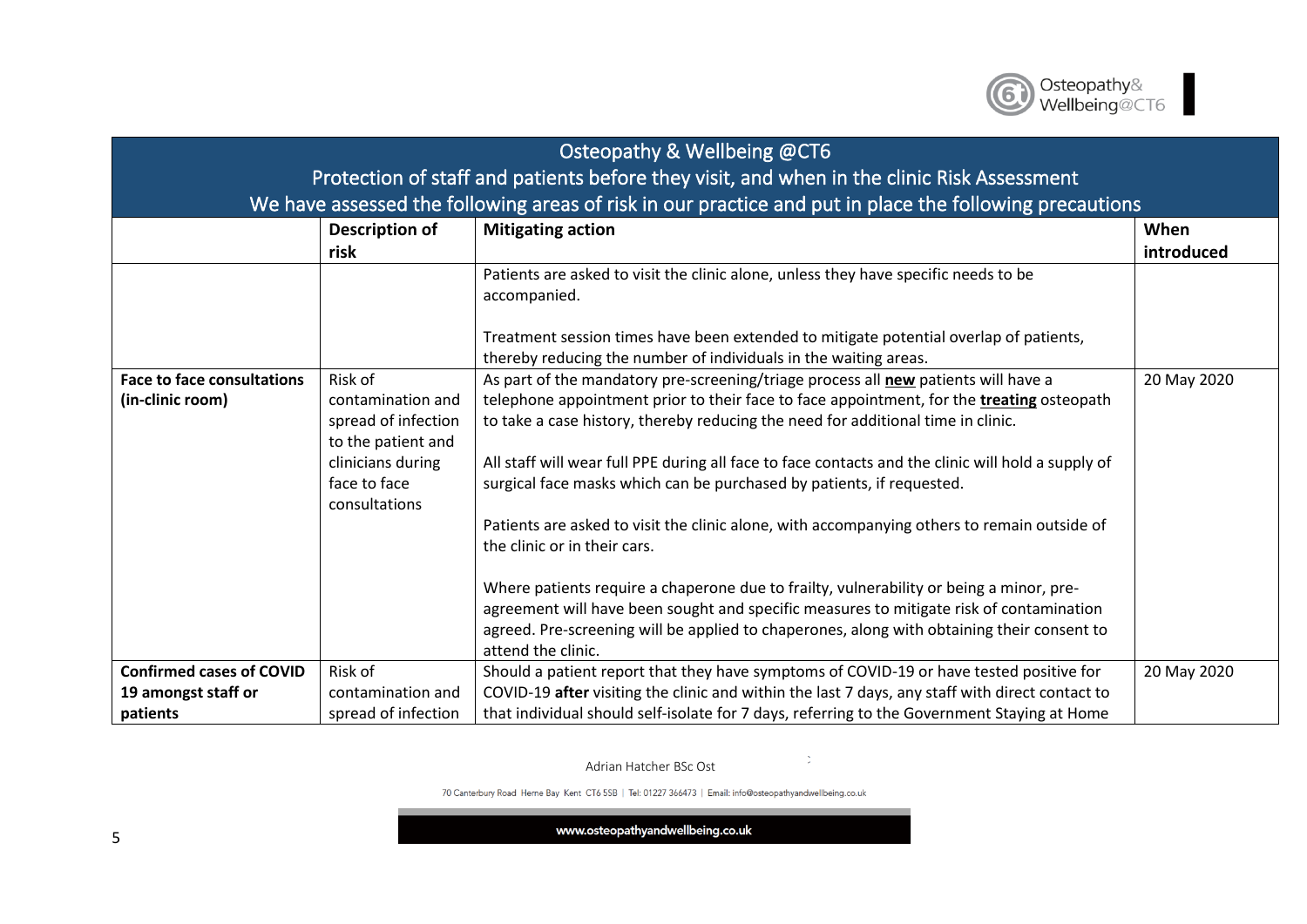

| Osteopathy & Wellbeing @CT6 |                       |                                                                                                         |            |  |
|-----------------------------|-----------------------|---------------------------------------------------------------------------------------------------------|------------|--|
|                             |                       | Protection of staff and patients before they visit, and when in the clinic Risk Assessment              |            |  |
|                             |                       | We have assessed the following areas of risk in our practice and put in place the following precautions |            |  |
|                             | <b>Description of</b> | <b>Mitigating action</b>                                                                                | When       |  |
|                             | risk                  |                                                                                                         | introduced |  |
|                             | to the patient and    | Guidance. Anyone with indirect contact with the patient, should be advised of the situation             |            |  |
|                             | others in the clinic  | and suggest they monitor for symptoms (according to Government Guidance, those with                     |            |  |
|                             | (including)           | indirect contact with suspected cases COVID 19 do not need to self-isolate)                             |            |  |
|                             | households)           |                                                                                                         |            |  |
|                             | following face to     |                                                                                                         |            |  |
|                             | face or other         |                                                                                                         |            |  |
|                             | contact               |                                                                                                         |            |  |

70 Canterbury Road Herne Bay Kent CT6 5SB | Tel: 01227 366473 | Email: info@osteopathyandwellbeing.co.uk

 $\mathcal{Z}^{\mathbb{Z}}$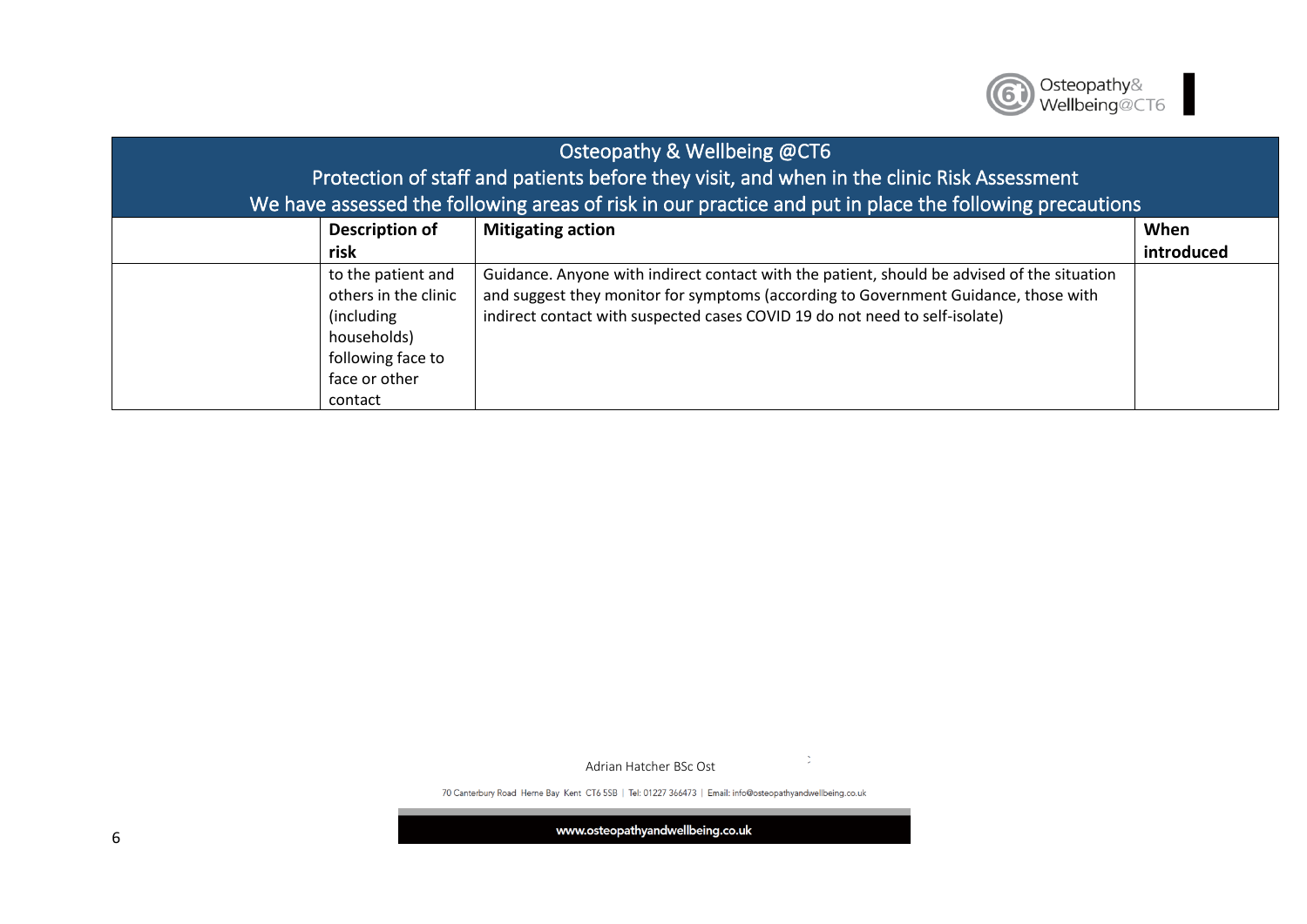## Osteopathy & Wellbeing @CT6 Hygiene Risk Assessment

## We have assessed the following areas of risk in our practice and put in place the following heightened hygiene measures

|                               | <b>Description of</b> | <b>Mitigating action</b>                                                                       | When introduced |
|-------------------------------|-----------------------|------------------------------------------------------------------------------------------------|-----------------|
|                               | risk                  |                                                                                                |                 |
| <b>Increased sanitisation</b> | Risk of               | All individuals entering the clinic must stop at the hand sanitising station by the front door | 20 May 2020     |
| and cleaning                  | contamination         | and decontaminate their hands.                                                                 |                 |
|                               | and spread of         |                                                                                                |                 |
|                               | infection to the      | Where possible, all staff will wash their hands with soap and water on arrival at the clinic.  |                 |
|                               | patient and others    |                                                                                                |                 |
|                               | in the clinic whilst  | Staff and patients must use the hand sanitising stations within the clinic rooms as required   |                 |
|                               | attending face to     | and prior to leaving the clinic.                                                               |                 |
|                               | face consultations    |                                                                                                |                 |
|                               |                       | Clinic rooms including plinths, desk, door handles, equipment and chairs will be cleaned       |                 |
|                               |                       | using antibacterial wipes between each patient.                                                |                 |
|                               |                       |                                                                                                |                 |
|                               |                       | Clinic rooms and waiting areas have been decluttered of unnecessary items in order to          |                 |
|                               |                       | minimise the number of surfaces which require cleaning.                                        |                 |
|                               |                       |                                                                                                |                 |
|                               |                       | Touch points such as door handles will be cleaned with antibacterial wipes at regular          |                 |
|                               |                       | intervals throughout the day.                                                                  |                 |
|                               |                       | Common areas with hard surfaces such as waiting areas, washroom, door handles, chairs,         |                 |
|                               |                       | taps and card machines will be cleaned with antibacterial wipes at regular intervals           |                 |
|                               |                       |                                                                                                |                 |
|                               |                       | throughout the day and at the end of every day.                                                |                 |

Adrian Hatcher BSc Ost

70 Canterbury Road Herne Bay Kent CT6 5SB | Tel: 01227 366473 | Email: info@osteopathyandwellbeing.co.uk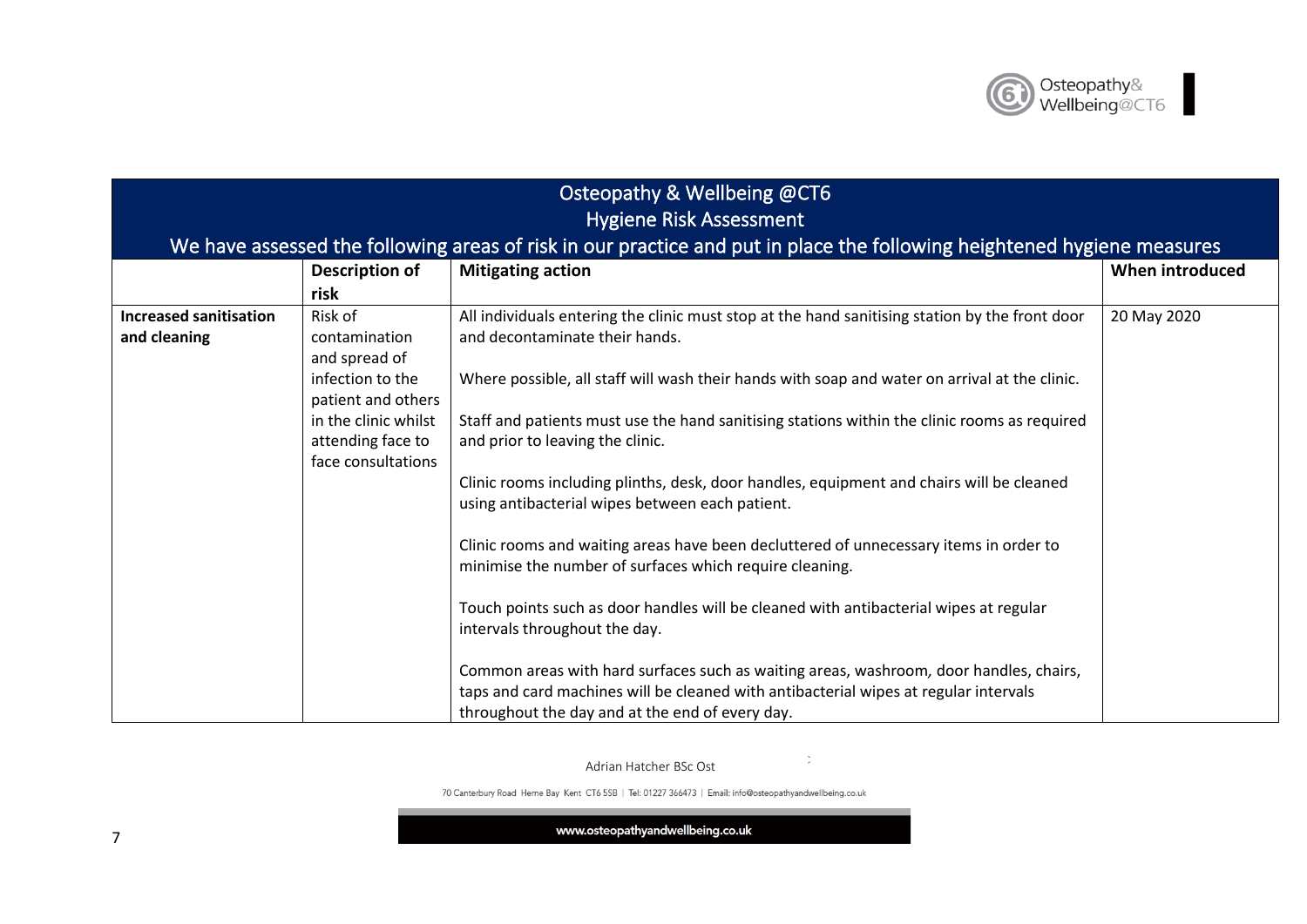

|                                       |                                                                                                                                                        | Where possible, all linens have been removed from the clinic and replaced them with wipe<br>able alternatives.<br>The entire clinic will be cleaned using Micro Kill, a revolutionary certified veridical cleaner<br>at the end of every day.                                                                                                                                                                                                                                                                                                                                                                                                   |             |
|---------------------------------------|--------------------------------------------------------------------------------------------------------------------------------------------------------|-------------------------------------------------------------------------------------------------------------------------------------------------------------------------------------------------------------------------------------------------------------------------------------------------------------------------------------------------------------------------------------------------------------------------------------------------------------------------------------------------------------------------------------------------------------------------------------------------------------------------------------------------|-------------|
| <b>Aeration of rooms</b>              | Risk of<br>contamination<br>and spread of<br>infection to the<br>patient and others<br>in the clinic whilst<br>attending face to<br>face consultations | Privacy screens have been introduced to allow us to open the clinic room door once<br>treatment is complete, facilitating aeration of the clinic rooms.<br>Within clinic rooms with windows, the window will be opened and the door closed to<br>facilitate effective aeration of the clinic room between patients.<br>Mechanical fans have been removed from clinic rooms in order to avoid circulating the air<br>whilst a patient is in the room.<br>Within the waiting area and the reception area, aeration will be facilitated by opening the<br>back door at regular intervals throughout the day and at the end of every day whilst the | 20 May 2020 |
|                                       |                                                                                                                                                        | clinic is cleaned.                                                                                                                                                                                                                                                                                                                                                                                                                                                                                                                                                                                                                              |             |
| <b>Staff hand hygiene</b><br>measures | Risk of<br>contamination<br>and spread of<br>infection to the<br>patient and others<br>in the clinic during<br>face to face<br>consultations           | All staff will have undertaken a Hand Hygiene training course, in order to revise best<br>practice in respect of hand washing and infection control.<br>All staff will practice hand hygiene (either with soap and water or hand sanitiser) before<br>and after patients, including forearms<br>All staff will practice "Bare below the elbow" to reduce the risk of cross contamination.<br>All staff will wear single use gloves during all patient contact, which will be changed in-<br>between every patient or sooner as required.                                                                                                        | 20 May 2020 |

 $\mathcal{Z}^{\mathbb{Z}}$ 

70 Canterbury Road Herne Bay Kent CT6 5SB | Tel: 01227 366473 | Email: info@osteopathyandwellbeing.co.uk